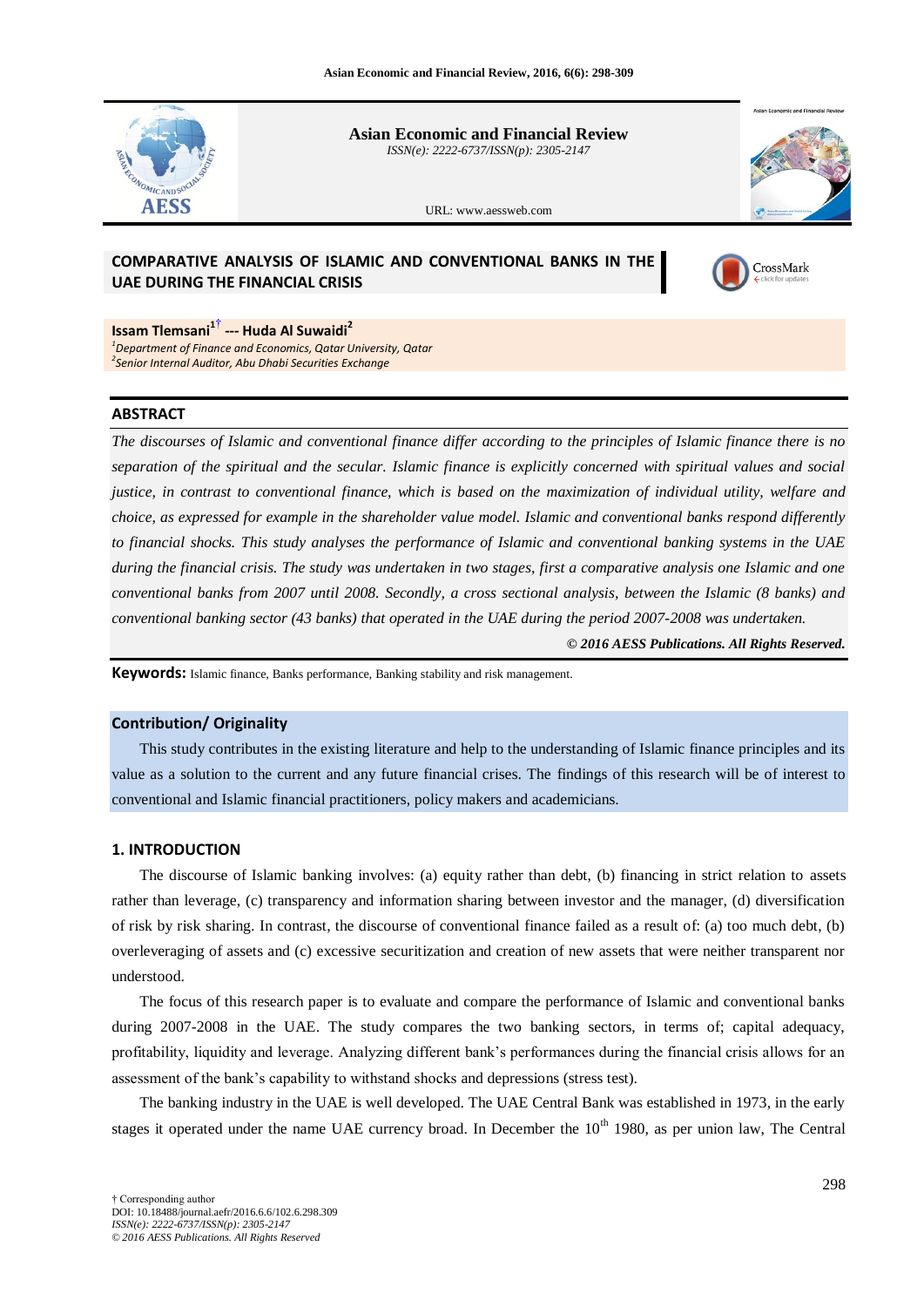Bank was formed and was given broader authorities in terms of the monetary system and supervision of banks. The rapid growth in the UAE's economy is reflected also in the growth of The Central bank's activities such as but not limited to: credit, foreign assets, capital and shares. Figure 1: below illustrates the progress in different activates by The Central Bank of the UAE from 1980 to 2007.



**Figure-1.** The Central Bank's activities

**Source:** Central Bank of the UAE Data 2008

UAE government established the first federal law regarding allowance for Islamic banks activities in 1985. Table 1: below demonstrates the coverage of the banking system in the UAE as of October  $31<sup>st</sup> 2012$ .

| Type of financial institutions in the UAE | <b>Headquarters in the UAE</b> | Number of branches in the UAE |  |  |  |  |
|-------------------------------------------|--------------------------------|-------------------------------|--|--|--|--|
| <b>UAE</b> national banks                 | 23                             | 922                           |  |  |  |  |
| Gulf countries banks                      | 6                              |                               |  |  |  |  |
| Foreign banks                             | 22                             | 136                           |  |  |  |  |
| Business banks                            | 4                              |                               |  |  |  |  |
| Offices of international banks            | 113                            |                               |  |  |  |  |
| and financial companies                   |                                |                               |  |  |  |  |
| Financing companies                       | 25                             | 23                            |  |  |  |  |
| Investment finance companies              | 23                             | 25                            |  |  |  |  |
| Exchange companies                        | 120                            | 677                           |  |  |  |  |
| ATM machines                              | 4346                           |                               |  |  |  |  |

**Table-1.** Banks in the UAE

**Source:** Central Bank of the UAE Data 2012

#### **1.1. Islamic Financial System**

One of the key differences between conventional and Islamic banking is the ban on Riba (usury); riba is any return/addition/increase for the use/rent of money. Islamic financial institutions must "trade" in real assets or services. There are several reasons for the prohibition of riba such as Unjust; a contract based on interest involves injustice to one of the parties, the lender or the borrower. Penalizing someone for default is unjust; a judge should decide the amount of any compensation for a default, not the party to whom the debt is owed. Qur'an (2:279) *"clearly states that taking an amount in excess of the principal would be unjust"*. And Implies Unlawful Appropriation of Other People's Property; Interest on money is regarded as representing an unjustified creation of instantaneous property rights. It is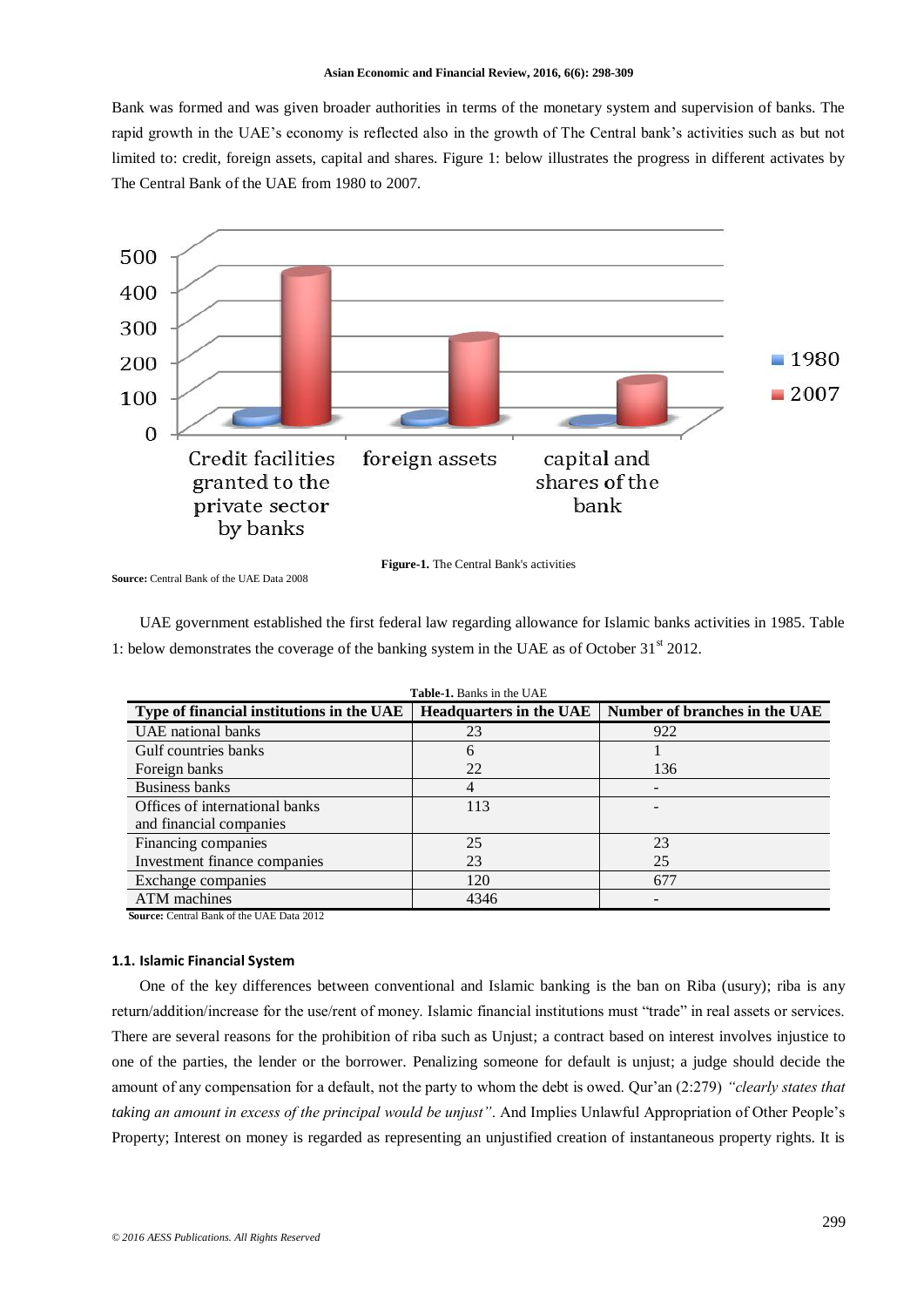unjustified, because interest is a property right claimed outside the legitimate framework of recognized property rights.

## **1.1.1. Non Riba (Usury) Finance**

Islam has always emphasized the importance of risk sharing system which has a number of (competitive) advantages over the system of based upon pre-determined interest rates. We can innumerate some standard properties of riba finance according to Islamic finance scholars as follows:

#### *Inefficiency*

- Interest results in an inefficient allocation of resources since the investible funds go to the more creditworthy borrowers rather than to more productive projects.
- Debt finance based on predetermined and guaranteed rates of return on money has unlinked capital movement from the production processes it is supposed to finance.

## *Money verses real market*

 Money creation in a system of debt finance is based on lending, which makes it prone to oversupply, as there is no direct linkage between additional production and additional money supply.

#### *Public sector*

 Public sector borrowing, when it is not backed by tangible assets, raises a debt burden for future generations. Islamic asset-backed financing does not constitute a debt burden as assets are available which can be liquidated to repay the debts.

#### *Price level*

 Inflation will be minimal (under an Islamic finance system) as the money supply will be correlated to economic activities.

Islamic finance encourages individuals to share business risks in return for reward with the understanding that the level of the expected reward is related to the level of risk. What is condemned in Islamic banking is the notion of a risk free reward or return which is in contrast to conventional banking principles. Islamic banking principles do recognize the time value of money but provided that profits are earned through trade and not on lending money. The distinguishing factors between Islamic from conventional banking are:

- Gharar (uncertainty): Any contract based on a future of uncertain event within Islamic banking is not generally allowable this includes dealing in conventional derivatives and options.
- Maysir (gambling): Speculative mentality transactions creating towers of debt based on speculation.
- Halal business: Islamic (Sharia) law prohibits dealing in some products or activities e.g. pork, interest based finance, debt, gambling, alcoholic liquor...etc.

# **2. LITERATURE REVIEW**

[Parashar \(2010\)](#page-10-0) compared selected conventional and Islamic banks on five performance parameters; capital adequacy, efficiency, profitability, liquidity and leverage. Their analysis suggests that during the crisis Islamic banking, were impacted more in terms of capital adequacy and leverage while conventional banking more in terms of return on average assets and liquidity. For full year analysis the study found that Islamic banks performed better than conventional banks for the period 2006-2009. The study suggests that Islamic banks did suffer during crisis in terms of lowering of *CAR*, *E/TA* and *ROAE*.

[Loghod \(2008\)](#page-10-1) compared the financial performance (profitability, liquidity and structure) of Islamic and conventional banking from 2000 - 2005. The study found no significant differences in terms of profitability.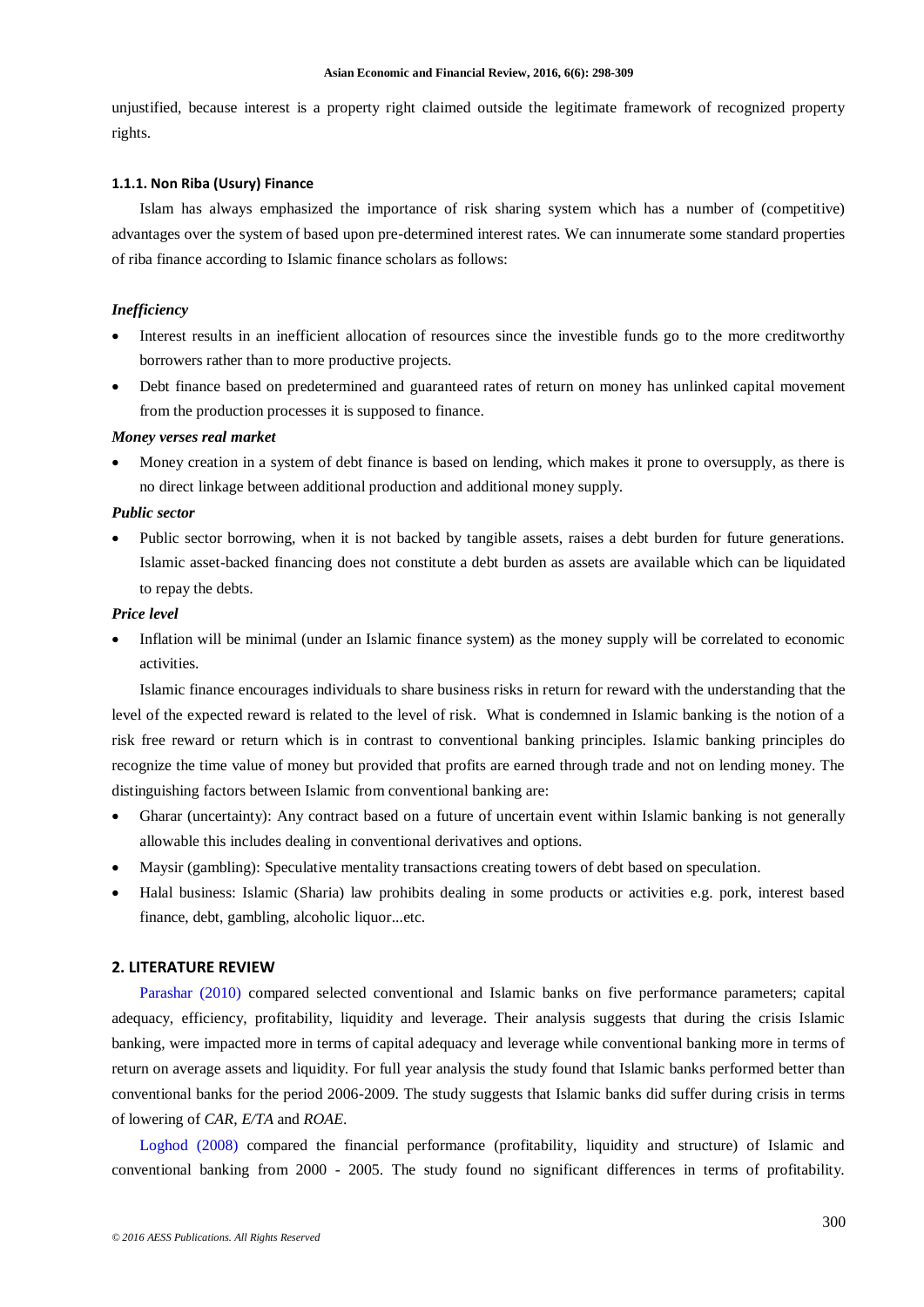However, the key differences found were; Islamic banks are less exposed to liquidity risk, and conventional banks depended more on external liabilities than Islamic banks.

[Zaki \(2012\)](#page-10-2) looked at the following two interrelated research issues: Identifying and explaining the determinants the financial turmoil in the UAE's financial markets and evaluating the impact of the UAE's government bailouts on the UAE's economy in the short and long run. The findings were that the government saved the troubled banks through bailouts and drawing down FXRES (Government economic activity). The timing of the increase in the ratio of leverage risk measures of the banking system and reserve adequacy (liquidity risk) of the UAE's economy is consistent with the model's prediction that the government's bailouts and foreign reserve policy played a crucial role in reducing the adverse reaction to the financial crisis in 2007 - 2008. These developments significantly contributed to the positive expectations in the market. The result was survival of the banking sector with the confidence of market participants intact.

Beck *et al.* [\(2010\)](#page-9-0) observe that Islamic banking have lower overhead costs and cost-income ratio and higher returns over asset but capital asset ratios is smaller. Islamic banks have higher fixed asset ratio and lower non-interest earning asset ratio. Maintaining a high fixed asset ratio implies that the Islamic banks are managing their assets more efficiently and profitably than conventional banks.

[Viverita \(2010\)](#page-10-3) analyzed the performance of Islamic compared to conventional banks in Indonesia. Different ratios were used and they found that the cost efficiency ratios were lower in Islamic than the conventional banks in addition the revenue and profit efficiency ratios were higher in Islamic banking. Also the Islamic banks net interest margin (NIM) have maximum of 0.182, while conventional banks have 0.097. Furthermore, the operating income to average asset in conventional bank was 0.006 while in the Islamic bank the mean was 0.013. Islamic banking is generating higher income from its asset, which is a positive indicator of revenue efficiency performance in Islamic banks.

[Mobeen](#page-10-4) *et al.* (2011) studied the top 10 Islamic and conventional banks performance during the financial crisis, they found that the aggregate net profit for the conventional banks observed a drop while Islamic banks experienced an increase in their net profit in the same period. Moreover, the leverage ratio (asset/equity) for conventional banks increased from 16.6% in 2006 up to 18.2 in 2008, however, Islamic banks leverage ratio was 5.8 in 2006 boosted to 6.6 in 2008. The leverage ratio measures the firm's long term solvency, the ability to meets its obligation, as the leverage ratio is smaller it means that the firm is using less debt.

[Rashwan \(2010\)](#page-10-5) assessed the performance of Islamic and conventional banks from 2007 to 2009 in terms of return on asset and on equity, net loan to total asset and loan loss reserve to gross loan. They used data from 46 Islamic banks and found that Islamic outperformed conventional bank in 2007, but in 2008 there was no significant difference between the two banking systems. However, conventional outperformed Islamic banks in 2009. they summarized that although there was no significant difference in terms of performance in 2008, the financial crisis impacted both banking systems, yet the impact on Islamic banks was limited to a decline in returns.

[Toumi](#page-10-6) *et al.* (2008) studied the performance of Islamic and conventional banks in the period 2004 - 2009 in terms of profitability, leverage ratios, return on asset/equity, net margin, dividend payout, total debt to common equity, long term debt to common equity, total debt to total asset and the size of the bank asset they used a sample of 50 Islamic and 59 conventional banks from 18 countries. Their findings is that Islamic have lower debt to equity ratio than conventional banks, 7.8 times and 11.48 times for Islamic and conventional banks respectively. Islamic banks rely more on shareholder capital, unlike conventional banks which relies more on debt to structure the bank. Moreover, in terms of profitability, they found that Islamic have higher ROA than conventional banks and lower debt to asset ratio than conventional banks, in terms of long-term debt to common equity. The study found significant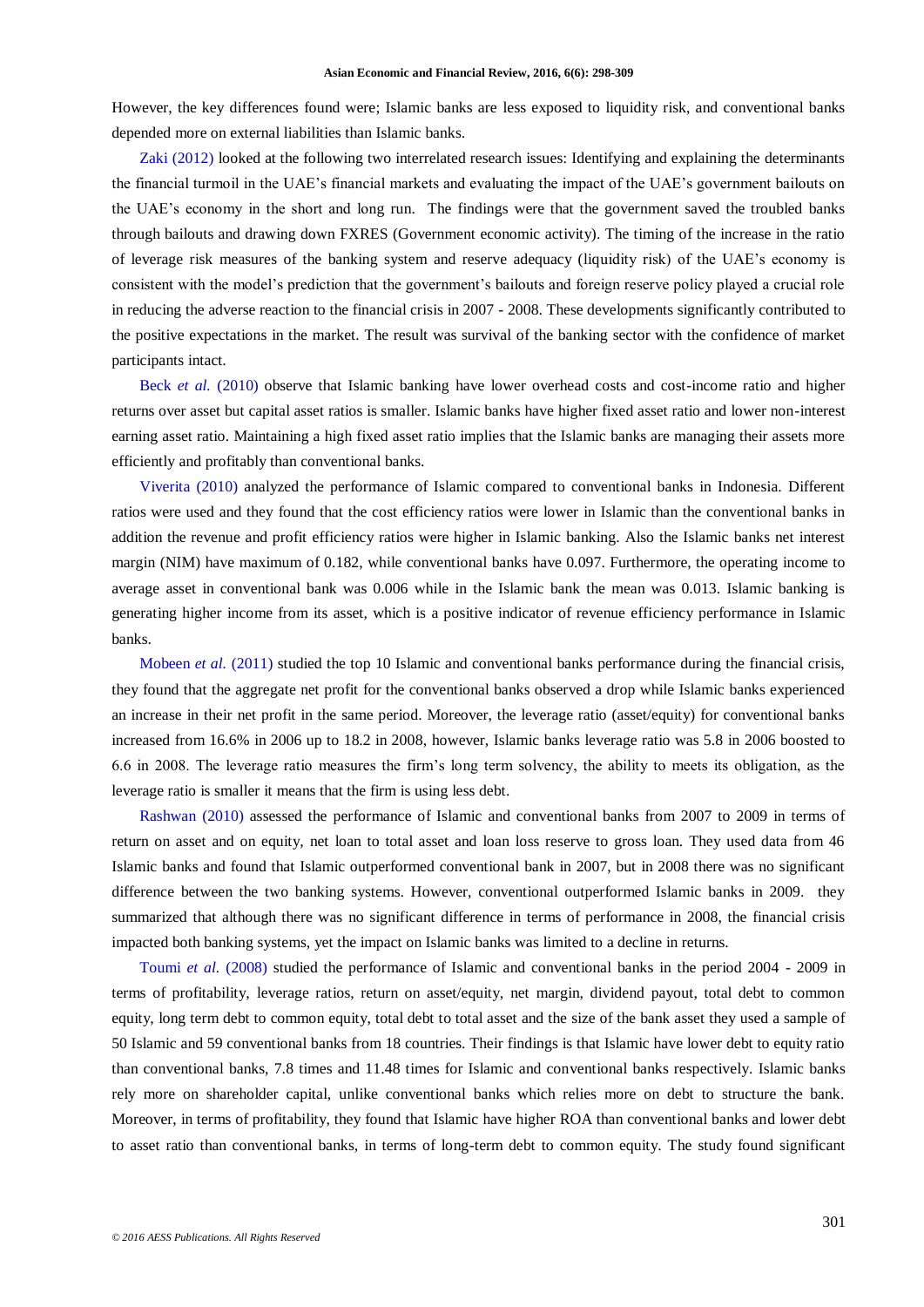difference between Islamic and conventional banks; Islamic banks have lower debt to asset ratio than conventional banks. The findings can be interpreted that Islamic banks have lower leverage than conventional banks.

## **3. RESEARCH METHODOLOGY**

This research implemented a case study and cross sectional analysis on Islamic and conventional banks during the years 2007 and 2008 in the UAE. The purpose of this analysis is to determine which banking system has adequate performance and was more stable during the financial crisis in terms of capital adequacy, profit, liquidity, and leverage. The case study analysis was executed on two chosen banks, Abu Dhabi Islamic Bank (ADIB) and Abu Dhabi Commercial Bank (ADCB) for the period 2007 and 2008. There are several reasons for the choice of these two banks, the study focus on local banks to measure accurately which of the two banks sectors, Islamic or conventional, performed adequately. Secondly, the two banks are suitable for analysis in terms of asset size. Thirdly they both have a large market share, and both banks have a wide coverage in the UAE, ADIB have 69 branches and ADCB has 48 branches in the UAE. Moreover, both banks were established in 1997, putting these two banks at relatively the same phase in their business cycle.

A cross sectional analysis was conducted for the period 2007 - 2008. The purpose of this analysis is to observe the performance of the whole population of the two systems, Islamic and conventional. Executing a cross sectional analysis between Islamic and conventional banks provides a macro representation of the performance of the two banking sectors in the UAE. Additionally, this is a pioneering research topic since all previous research papers focused on the aggregate performance of Islamic banks in the GCC countries.

Financial ratio analysis has been executed to assess the performance of Abu Dhabi Islamic Bank (ADIB) and Abu Dhabi Commercial Bank (ADCB). Balance sheet and income statement for both banks in year 2007 and 2008 have been obtained as a resource for the financial ratios analysis. The following ratios were observed return on asset and on equity, asset utilization, profit margin, liquidity, debt to equity ratio and equity to net loan ratio. For the cross sectional analysis, similar ratios where observed to determine which financial system performed better during 2007- 2008 in terms of capital adequacy, profitability and liquidity. Several ratios were added in the cross sectional analysis including; tier one, nonperforming loan ratio, liquid asset to total asset, loan to total asset and loan to total deposit ratio.

To measure Islamic and conventional banks' performance during the financial crisis several financial ratios have been used. These financial ratios are: capital adequacy ratio, profitability ratios, return on asset ratio (ROA), return on equity ratio (ROE)  $\&$  nonperforming loan ratio (NPL), liquidity ratio, the current ratio, liquid asset to total asset ratio, loan to total asset ratio, loan to total deposit ratio (LTD), profit margin ratio (profitability), asset utilization ratio (efficiency), leverage and insolvency ratios & debt to equity ratio.

There are various ways in which the liquidity, leverage and profitability of the banks can be studied. Using ratios as financial performance indicators for banks is a commonly used tool in the financial studies. The common way of measuring the financial performance of a bank is to calculate its ratios and compare it with the past to make interpretations [\(Cornett](#page-10-7) *et al.*, 2011) and [Oberholzer and Westhuizen \(2004\)](#page-10-8). The following ratios will be used as a framework for analyzing;

- *Liquidity:* Liquidity ratios measure the ability of the bank to meet the short term financial obligations. Most commonly three ratios are used to measure the liquidity of the bank; loan to deposit ratio, cash & portfolio investment to deposits and loan to total assets.
- *Profitability*: The earnings ratios or the overall profitability ratios indicate how efficient the concern is in utilizing the assets. For the purpose of measuring; profitability return of assets, return on equity and earning per share have been taken.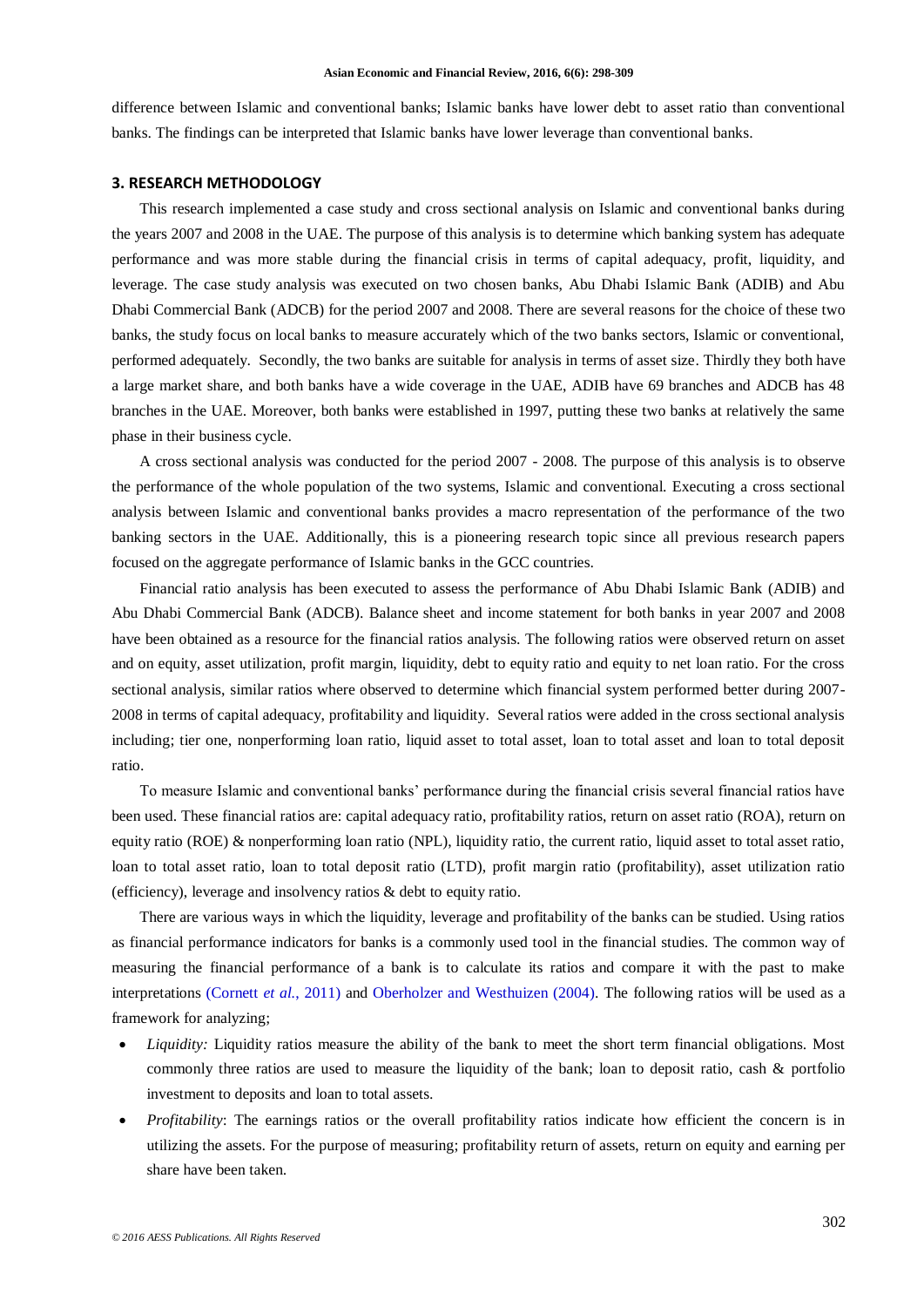#### **4. FINDINGS**

First in in terms of generating profit from asset, in 2007 Abu Dhabi commercial bank (ADCB) has a higher percentage compared to Abu Dhabi Islamic bank, (ADIB) 1.96% and 1.7% respectively. There is a decrease in ROA in 2008 for ADCB almost 0.919% and for ADIB 1.6%. This fact could be a result of the reliance of Islamic banks on real assets as Sharia encourages owning real assets rather than derivatives. This can be interpreted as the financial crisis impacting conventional banks more in terms of generating revenue from assets because there is a sharp decline in ROA for ADCB in 2008. The findings for the analysis is different to [Rashwan \(2010\)](#page-10-5) where the researcher concluded that there is no difference in the return over asset between Islamic and conventional banks in 2008, the financial crisis impacted on both Islamic and conventional banks. The observation in the UAE is different since Islamic banks have higher ROA than conventional banks in 2008. In our case we notice a higher impact of the financial crisis on Abu Dhabi commercial bank than Abu Dhabi Islamic bank in terms of profitability and ROA. The findings are in line with [Toumi](#page-10-6) *et al.* (2008) which they suggested the ROA for Islamic banks, is slightly higher than

conventional banks. The results also support [\(Sehrish](#page-10-9) *et al.*, 2012) whose finding were identical regarding the profitability of Islamic banks being higher compared to conventional banks between 2007 to 2008. From the ROA of both banks it can be interpreted that Islamic banks reliance is on real assets, tangible rather than financial instruments, which is why Islamic banks maintain a higher ROA than conventional banks. The conventional bank purchased different types of assets such as financial derivatives, that is why they were adversely affected by the crisis.

| <b>Table-2. ROA for ADIB and ADCB</b>       |      |      |      |      |  |  |
|---------------------------------------------|------|------|------|------|--|--|
| <b>ADCB</b><br><b>Banks</b><br><b>ADIB</b>  |      |      |      |      |  |  |
| Years                                       | 2007 | 2008 | 2007 | 2008 |  |  |
| ROA<br>(96)                                 |      | 1.6  | 1.96 |      |  |  |
| 2000<br>$1 - 1 - 1 - 1 - 0$ $1 - 1 - 1 - 0$ |      |      |      |      |  |  |

**Source:** ADIB & ADCB Balance Sheet 2007 - 2008

In terms of return on equity there is a remarkable increase in return on equity holdings of Islamic banks compared to conventional banks. Significant increases in ROE during the financial crisis evidences the sustainability of the Islamic banking system. From an investor perspective, investing in Islamic banks is safer and more certain in terms of return. ADIB had ROE ratio 14.2% and 15.1% in 2007 and 2008 respectively. However, ADCB's return over equity was decreased compared to ADIB 18.2% and 8.53% in 2007 and 2008 receptivity. The increase in ROE for Abu Dhabi Islamic Bank is a very significant indicator that can be interpreted that the Islamic banking

System provides adequate return for shareholders even in financial crisis compared to the conventional banking system. The finding is in line with a [\(Toumi](#page-10-6) *et al.*, 2008) which concluded that Islamic banks maintain a slightly higher ROE relative to conventional banks during the financial crisis.

|                                               | <b>Table-2.1.</b> ROE for ADIB and ADCB |             |      |             |      |
|-----------------------------------------------|-----------------------------------------|-------------|------|-------------|------|
|                                               | <b>Banks</b>                            | <b>ADIB</b> |      | <b>ADCB</b> |      |
|                                               | Years                                   | 2007        | 2008 | 2007        | 2008 |
|                                               | (96)<br><b>ROE</b>                      | 14.2        | 15.1 | 18.2        | 8.53 |
| Source: ADIB & ADCB Balance Sheet 2007 - 2008 |                                         |             |      |             |      |

In terms of efficient asset utilization, the financial crisis has impacted both financial institutions. The asset utilization of both banks decreased, for ADIB the asset utilization decreased from 6.5% to 5.9% in 2007 and 2008 respectively. On the other hand ADCB's decreased from 3.5% to 2.9% in 2007 and 2008 respectively. Although the financial crisis impacted both banks, Islamic banks have higher asset utilization percentage than conventional banks. The findings of the analysis is different than the results produced by [Sehrish](#page-10-9) *et al.* (2012) which determined that asset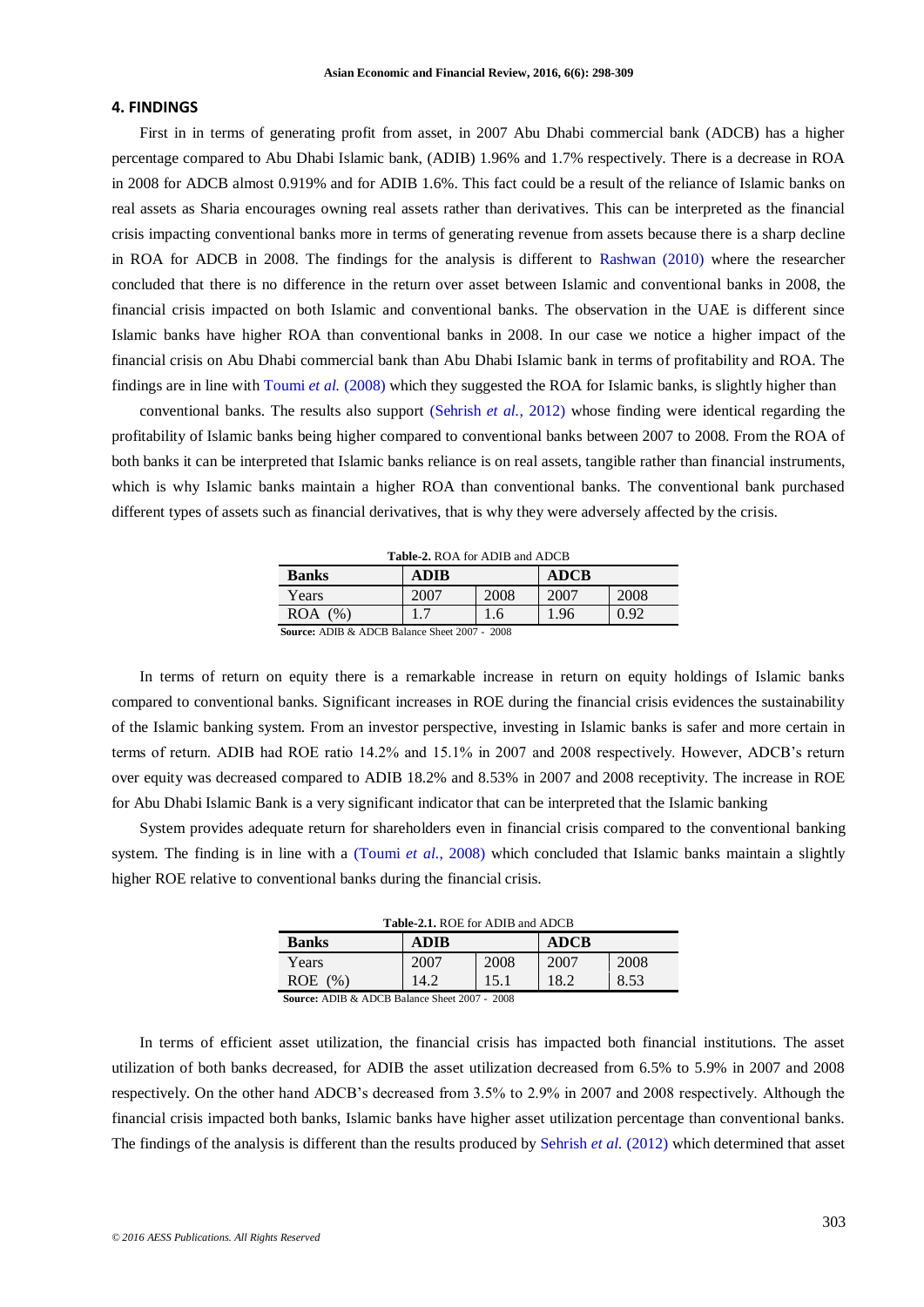#### **Asian Economic and Financial Review, 2016, 6(6): 298-309**

utilization for Islamic banks was lower than conventional banks during the financial crisis in Pakistan. In the UAE asset utilization in Islamic banks during the financial crisis decreased but it was higher than conventional banks.

| <b>Banks</b>                            | <b>ADIB</b> |      | <b>ADCB</b> |      |
|-----------------------------------------|-------------|------|-------------|------|
| $\mathbf{v}$<br>Y ears                  | 2007        | 2008 | 2007        | 2008 |
| $\frac{6}{6}$<br>AU                     | 52<br>0.53  | 5.94 | ر. ر        | 2.99 |
| 0.000<br>$C = 1500.0150101$ $C = 0.007$ |             |      |             |      |

**Table-2.2.** Asset Utilization ratio for ADIB and ADCB

 **Source:** ADIB & ADCB Balance Sheet 2007 - 2008

ADCB in year 2007 had a higher liquidity ratio than Abu Dhabi Islamic Bank 34.5% and 9.27% respectively. Yet, in 2008 Abu Dhabi Islamic Bank exceeded Abu Dhabi Commercial Bank with a high percentage of liquidity 10.14% and 6.20% respectively. There is a decrease in the liquidity ratio for Abu Dhabi Commercial Bank, yet Abu Dhabi Islamic Bank's liquidity ratio increased between 2007 and 2008. This finding demonstrates that Islamic banks maintain an adequate level of liquidity compared to conventional banks during the financial crisis. This finding is in line with [Ika and Abdullah \(2011\)](#page-10-10) who conclude that there is a significant difference, Islamic have better liquidity ratios than conventional banks. When the bank maintains high liquid asset, as a result it will have a high liquidity ratio, so the bank can mitigate liquidity risks.

**Table-2.3.** Liquidity for ADIB and ADCB

| Y ears                                           | 2007                         | 2008 | 2007 | 2008                          |  |
|--------------------------------------------------|------------------------------|------|------|-------------------------------|--|
| Liquidity                                        | $\Omega$ $2^{\circ}$<br>(% ) |      | 34.5 | $\mathbf{U} \cdot \mathbf{L}$ |  |
| 2008<br>Source: ADIB & ADCB Balance Sheet 2007 - |                              |      |      |                               |  |

**Banks ADIB ADCB**

In terms of leverage, the result of the analysis illustrates that Abu Dhabi Islamic Bank has a lower percentage of total debt to equity compared to Abu Dhabi Commercial Bank which was 7.1% and 8.3% in 2007 respectively. Moreover in 2008, although Abu Dhabi Islamic Bank increased its ratio to 8.0% Abu Dhabi Commercial Bank decreased to 8.28%, Abu Dhabi Islamic Bank maintained a lower ratio during the financial crisis. The result of the analysis is in accordance with previous research papers conducted by [Toumi](#page-10-6) *et al.* (2008) that accomplish the same result; Islamic banks have lower debt to equity ratio compared to conventional banks. This demonstrates that the Islamic banking system is less risky compared to the conventional bank system. The low leverage ratio for Islamic banking indicates that, an Islamic bank is better at absorbing shocks in financial crisis, implying that Islamic banks are safer in the financial crisis.

| <b>Table-2.4.</b> Debt to equity ratio for ADIB and ADCB |             |      |             |      |  |
|----------------------------------------------------------|-------------|------|-------------|------|--|
| Banks                                                    | <b>ADIB</b> |      | <b>ADCB</b> |      |  |
| Years                                                    | 2007        | 2008 | 2007        | 2008 |  |
| Debt to equity ratio $(\%)$                              | 7.12        | 8.08 | 8.3         | 8.28 |  |

 **Source:** ADIB & ADCB Financial Statement Sheet 2007 - 2008

# **4.1. Cross Sectional Analysis**

Figure 2 below describes the total assets of Islamic and conventional bank percentage to the UAE's GDP in 2007-2008. The graph shows the conventional banks total assets decreased from 109.7% to 106.3% in 2007-2008 respectively. On the other hand Islamic banks experienced an increase in its total asset from 18% to 19.7%. The increase in Islamic banks total asset to the UAE GDP is slight but it is significant in the specified years since most conventional banks experienced a decrease in their total asset to the UAE GPD.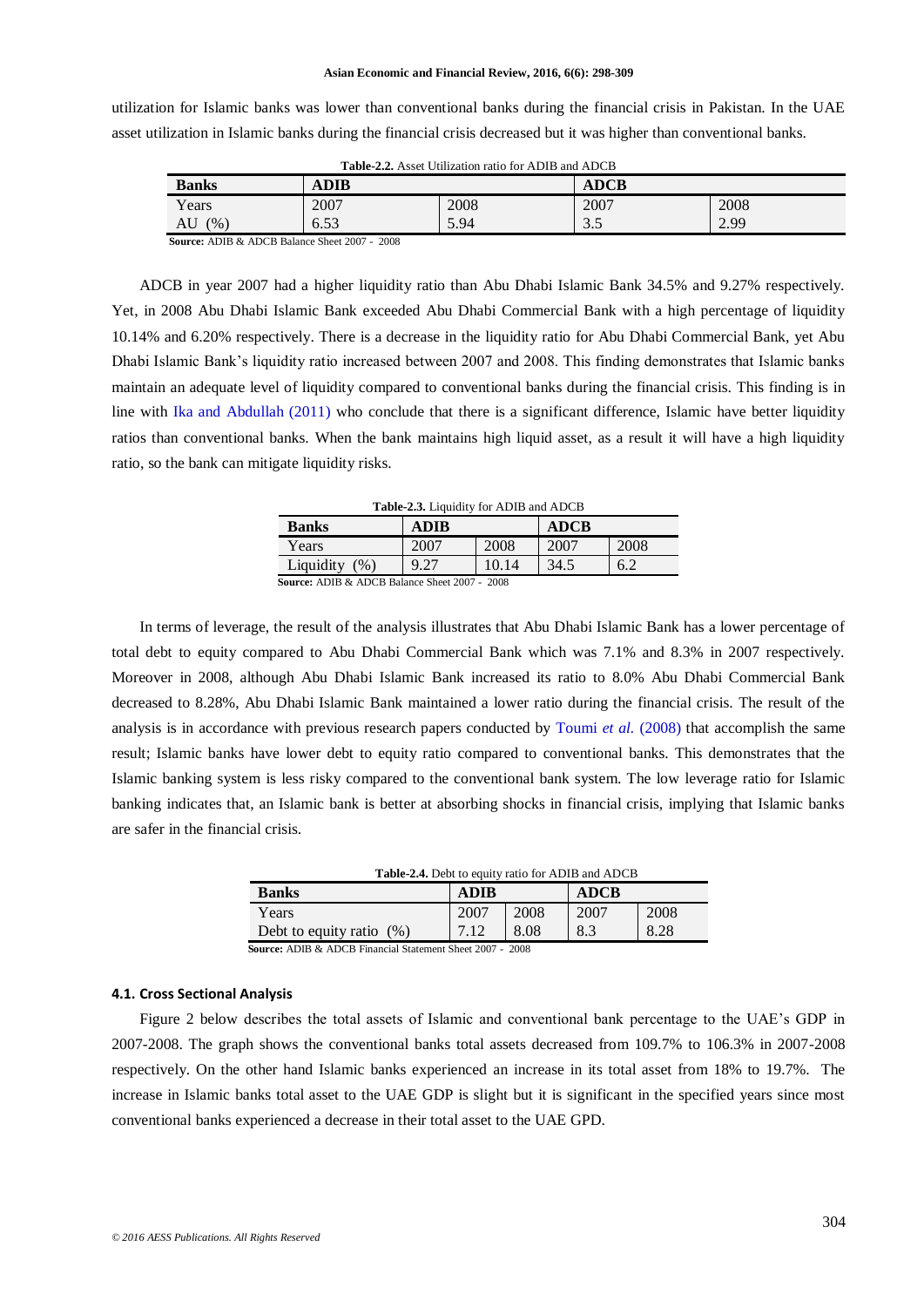**Asian Economic and Financial Review, 2016, 6(6): 298-309**



Figure 3 illustrates the market share for Islamic and conventional banks in the UAE during 2007-2008. As the graphs shows, conventional banks have more market share in the UAE than Islamic banks but during the period under study Islamic banks experienced an increase in their market share from 14.2 to 15.7 billion, conventional banks market share decreased from 85.8 to 84.3 billion. There was a very small in increase the market share of Islamic banks in the UAE, but compared to conventional banks it is a positive indication of Islamic banks resilience in shocks.



 **Source:** Central Bank of the UAE Data 2007 - 2008

## **4.2. Profitability**

In the cross sectional analysis, the return on assets for Islamic and conventional banks were both impacted by the financial crisis. ROA for Islamic and conventional bank was 2.2% and 2.0% in year 2007 respectively. The following year both banks ROAs have decreased to 1.4% and 1.9%, Islamic and conventional bank respectively. Moreover in terms of return on equity, both banking systems in the UAE experienced a decrease, for Islamic it decreased from 18% to 12.5%. Conventional bank also had a decrease in return on equity from 21.7% to 18.2%. This finding is not in line with the previous research project done by [Viverita \(2010\)](#page-10-3) which finds that Islamic banks have higher ROA and ROE than conventional banks in the year 2007 and 2008.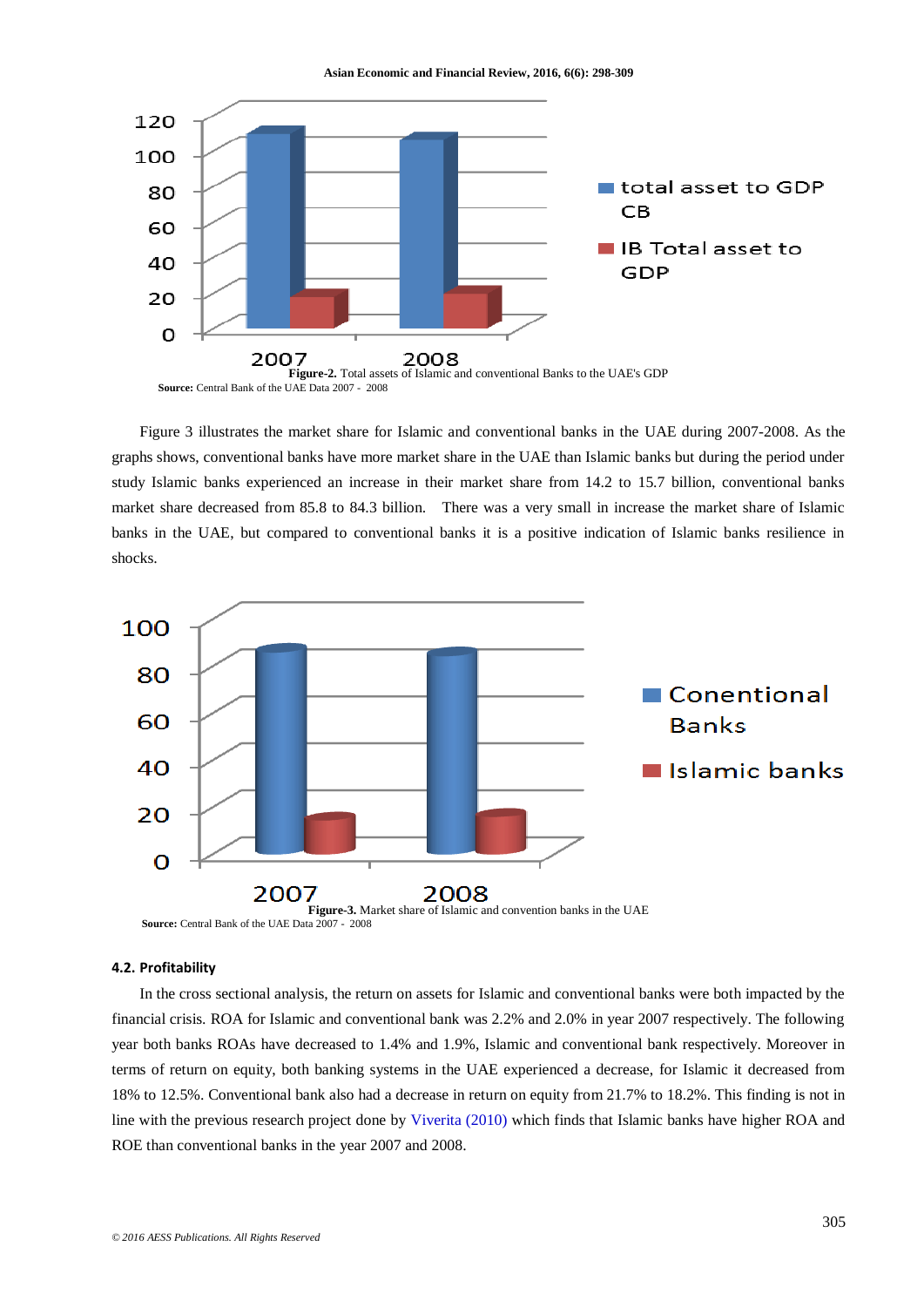In terms of nonperforming loans, both banks had an increase in their ratios but conventional bank have a higher number of nonperforming loans than Islamic banks. It increased from 18.8 to 20.8 billion UAE dirhams for conventional banks, while for Islamic banks it increased from 2.1 to 4.6 billion UAE dirhams. This is a significant finding, as according to Hanif *et al.* [\(2012\)](#page-10-11) findings a high nonperforming loan ratio is a major contributor to liquidity risk.

The result shows that Islamic banks execute good credit analysis, low nonperforming loans ratio explains that Islamic banks were more conservative in expanding their capacity in lending. The low NPLs ratio indicates that Islamic banks restrict their lending activities, which as a result mitigating the liquidity risk.

#### **4.3. Liquidity**

In terms of liquid asset/total asset ratio, Islamic banks maintained higher ratios than conventional bank during the two years. In 2007 Islamic banks liquid asset to total deposit were 22.7% and for conventional banks it was 11.3%. The following year there was a decrease in both banks liquid asset/total asset ratio, which suggest that the financial crisis impacted on both sectors, yet Islamic banks maintained a higher ratio than conventional banks, 17.3% and 4.1% respectively. The analysis demonstrates the solid structure of assets in Islamic banks, since it maintains a higher liquid asset to total asset ratio. Maintaining a high liquid asset to total asset ratio implies that Islamic banks are safer in terms of liquidity, which leads the Islamic bank to avoid the main problems that spread in financial crisis, which is illiquidity.

In terms of loan to total asset, Islamic banks have a higher ratio in 2007, 62.2 and conventional banks had 56.8. In 2008 Islamic and convectional banks increased their ratio 66.7 and 68.4 respectively. The result indicates that Islamic banks in 2007 were relying more on loans to generate profit income (Murabaha and Musharaka) than conventional banks. However, in 2008, the conventional banks experienced a steeper increase in the ratio of loan to total asset, which indicates that conventional banks were relying more on loans to generate income. As the bank maintains lower loan to total assets, it means the bank is diversifying its asset portfolio. The finding is not in line with results accomplish by [Fayed \(2013\)](#page-10-12) who concluded that conventional banks outperformed Islamic banks between the year 2008 to 2010 in terms of loan to total asset in Egypt.

Loan to deposit ratio shows an increase for both banks between 2007 and 2008, from 87.0 to 90.5 for Islamic banks. Conventional banks achieved a higher loan to deposit ratio it was 98.6 and 110.7 respectively in the two years. This finding suggests that both banks increased their lending activities, however, conventional banks maintain a higher loan to deposit ratio (LTD). As the bank recorded a high LTD ratio it indicates that the bank is using more of its deposits to lend which can expose it to liquidity risk. The fact that Islamic banks maintain lower LTD ratio, could be interpreted as Islamic banks are less risky in terms of liquidity than conventional banks in the UAE during the financial crisis.

#### **5. CONCLUSION**

The financial crisis has impacted the global banking system around the world, yet Islamic banking has been displaying better performance. Particularly in the UAE, the performance of Islamic banks has shown competitive enhancement compared to conventional banks in the period 2007-2008. The study finding reveals the following: Firstly; on macro level analysis both banking sectors were impacted negatively by the crisis as evidenced by the decrease in terms of ROA and ROE. This finding is supported by previous research by [Rashwan \(2010\)](#page-10-5) that there is no significant difference between Islamic and conventional banking in terms of ROA.

In terms of the cross sectional analysis, the market share and total asset of the Islamic banking industry maintains a higher percentage compared to conventional banks. Secondly; the analysis reveals that Islamic banks preserve a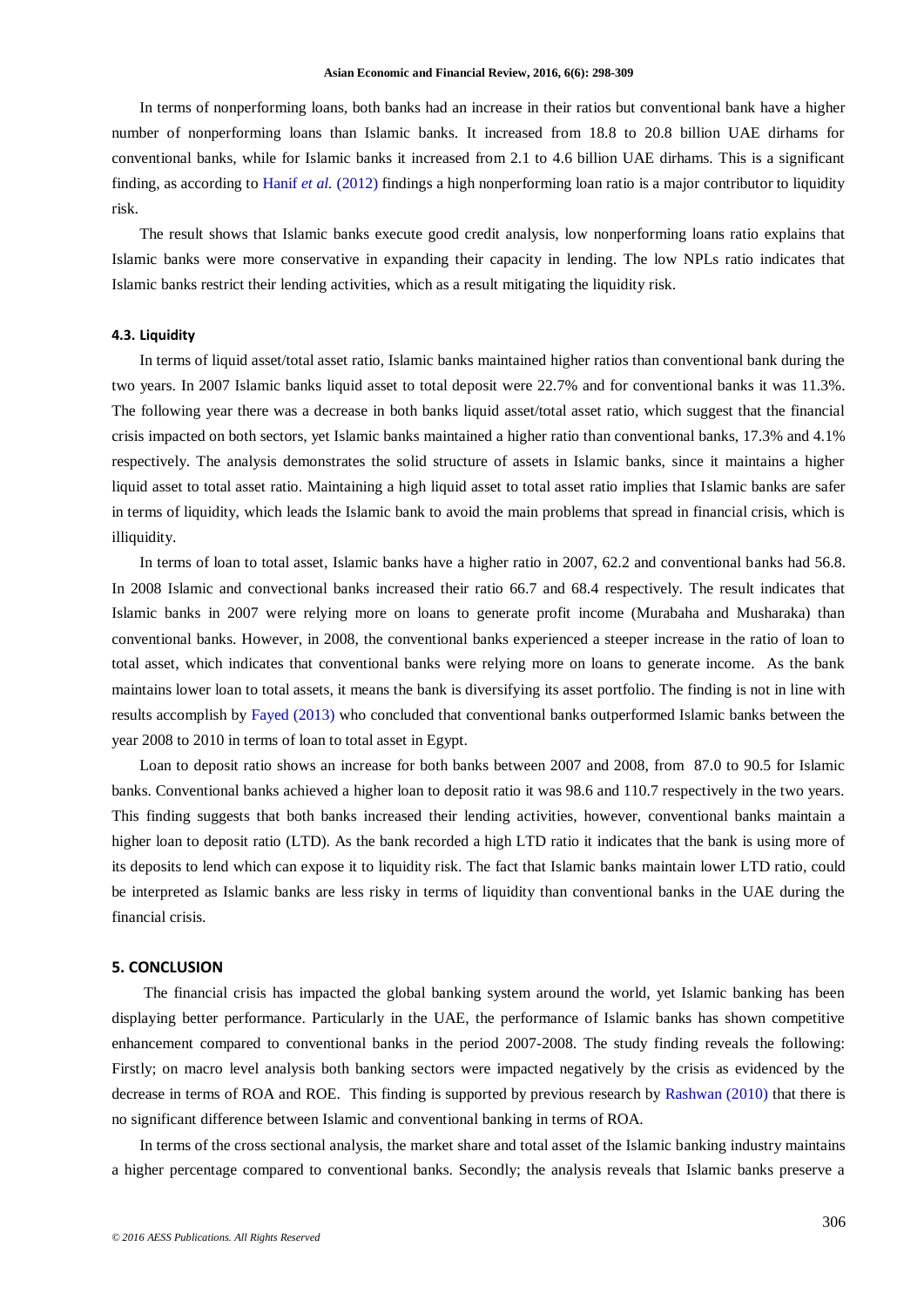higher percentage of liquidity than conventional banks in the UAE during the financial crisis. Thirdly; in terms of non-performing loans, Islamic banks maintain a lower percentage than conventional banks, which can be translated as a good quality, credit screening conducted by Islamic banks.

Overall, the effect of the financial crisis was limited on Islamic banks; Islamic banks were affected in terms of ROA and ROE mostly. In terms of mitigating liquidity risk and insolvency, Islamic banks were outperforming conventional banks as Islamic banks managed to have a high percentage of liquid asset. As a result the Islamic banks were less likely to have liquidity problems and bankruptcy declarations, because they are not allowed practicing banking activity that was directly linked with debt instruments.

The Islamic approach emanates from a foundation set of ethical principles. therefore discussion of Islamic finance in connection with global financial practices introduces an ethical dimension that is welcome. [Khan \(1986\)](#page-10-13) believes that Islamic finance potentially has appeal for the mainstream as well as Muslim consumers because of its ethical basis: "*Islam teaches us that money should be channeled toward the 'real' economy, the production of real goods and services and not the 'financial' economy such as hedge funds and derivatives*," he argues, "*It keeps us in touch with the real economy and away from speculation and Islamic system of finance might create a more stable*  world financial market "<sup>i</sup>.

The real roots of the financial crisis are in the attempt to construct a financial system, a materialist heaven, in denial of limitation and mortality that are the realities of living in time and space. The promise was unbounded exponential growth, extending infinitely to a paradise of consumption.

Would Islamic finance based on profit and loss sharing, if adopted universally, avoid such sequences of events? The answer is probably:  $yes<sup>1</sup>$ . The financial authorities in the USA and the UK are not forthcoming about how they have computed stress tests, using the ratio TCE/TA (tangible common equity /tangible assets). A 4% ratio is equivalent to 25 times leverage of assets (holding of business and other debt as a proportion of bank equity). Immediate pre crisis levels of leverage were very often more than twice this level. Equity based system and profit/loss sharing based on tangible assets would clearly more than meet this criterion, on reasonable assumptions about the contribution of enterprise. Equity would provide the buffer against failure. Overoptimistic estimates of the value of enterprise would be problematic though, and Islam has not developed bankruptcy laws, so failure could be diffused and not confined to the original investment partners.

We could cite a number of Quranic messages: that *God does not change the condition of a people until they change their own inner selves" (*Quran 13:11*)*; *Mankind was created as one nation, but they became divided because of differences among them"* (Quran 10:19*).* We are reminded of *Al Fatiha* and *al-rrahmani al- rraheemi*, most Gracious, most Merciful. *Illa an yashaa*, if God so wills (Quran 18:24-25). Let's see.

#### **REFERENCES**

1

<span id="page-9-0"></span>Beck, T., A. Demirguc-Kunt and O. Merrouche, 2010. Islamic finance vs. Conventional banking business model, efficiency and stability. World Bank. Available from https://openknowledge.worldbank.org/bitstream/handle/10986/3929/WPS5446.pdf?sequence=1.

Chapra, U., 2008. The islamic vision of development in the light of the Maqasid al-Shari'ah, islamic research and training institute. Jeddah, Kingdom of Saudi Arabia: Islamic Development Bank.

<sup>&</sup>lt;sup>1</sup>Chapra (2008). emphasizes that since the current architecture of the conventional financial system has existed for a long time, radical structural reform of the kind that the Islamic financial system is unlikely. He suggests some movement in that direction may be possible but does not discuss inertial factors which we think are likely to be overwhelming in the near future. Current discourse is dominated by what we have called Chicago thinking: the lure of bonuses and the political power of the financial sector is immense and destructive.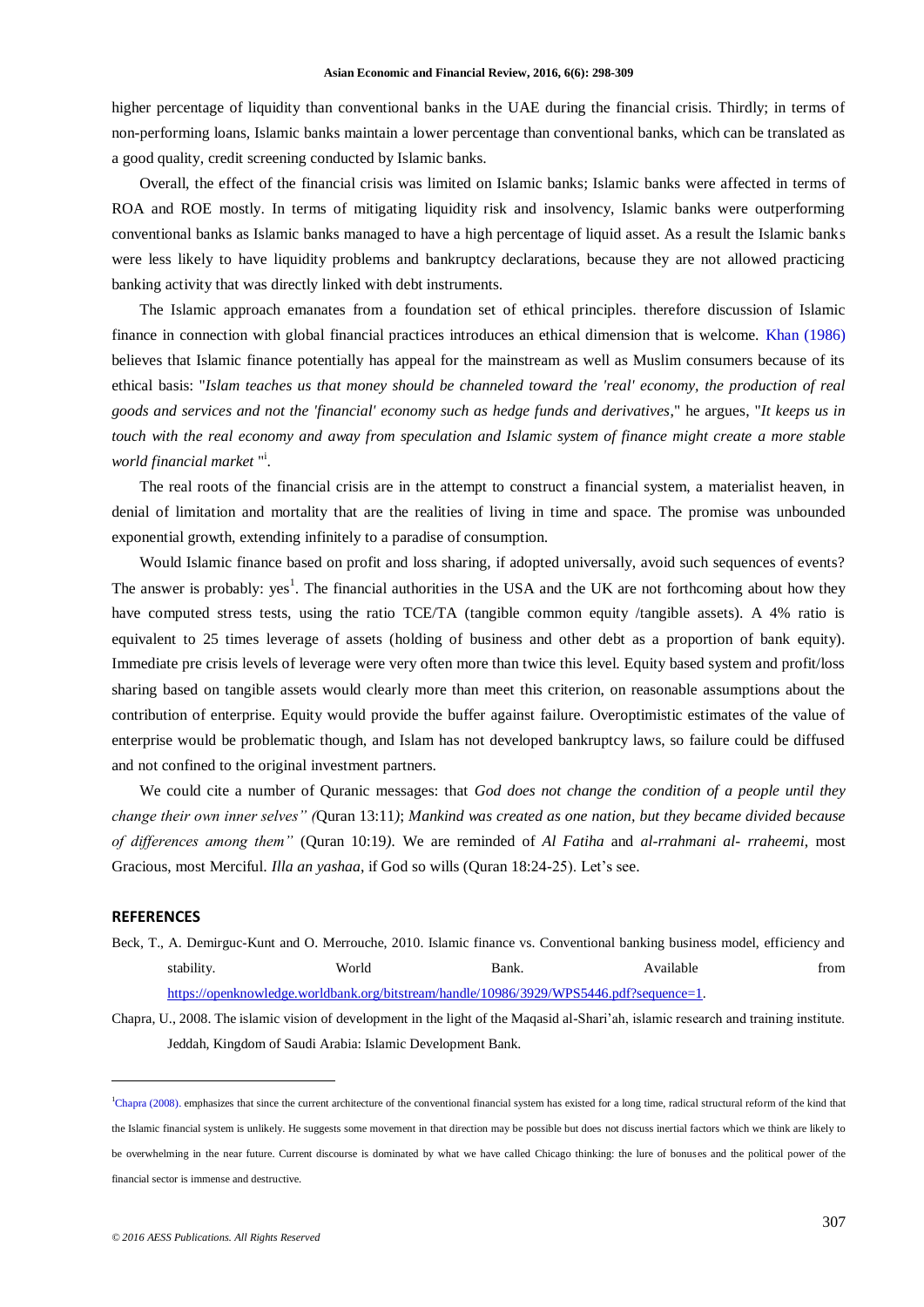- <span id="page-10-7"></span>Cornett, M., J. McNutt, P. Strahan and H. Tehranian, 2011. Liquidity risk management and credit supply in the financial crisis. Journal of Financial Economics, 101(2): 297–312.
- <span id="page-10-12"></span>Fayed, M.E., 2013. Comparative performance study of conventional and islamic banking in Egypt. Journal of Applied Finance & Marketing, 3(2): 1-14.
- <span id="page-10-11"></span>Hanif, M., M. Tariq, A. Tahir and W.U. Momeneen, 2012. Comparative performance study of conventional and islamic banking in Pakistan. International Research Journal of Finance and Economics, 83(1): 62–72.
- <span id="page-10-10"></span>Ika, S. and N. Abdullah, 2011. A comparative study of financial performance of islamic banks and conventional banks in Indonesia. International Journal of Business and Social Science, 2(15): 199-207.
- <span id="page-10-13"></span>Khan, M., 1986. I'slamic interest-free banking: A theoretician analysis. Staff Papers of the IMF, 33: 1-27.
- <span id="page-10-1"></span>Loghod, H.A., 2008. Do islamic banks perform better than conventional banks? Evidence from gulf cooperation council countries. Journal of Management, 10(58): 168-187.
- <span id="page-10-4"></span>Mobeen, A.H., N. Hafsa, K. Monazza and I. Muhammad, 2011. Islamic banking insulation US credit crisis. International Journal of Business & Social Science, 10(2): 193-205.
- <span id="page-10-8"></span>Oberholzer, M. and G.V.D. Westhuizen, 2004. An empirical study on measuring profitability and efficiency of bank regions. Meditari, 12(1): 165 – 178.
- <span id="page-10-0"></span>Parashar, S.P., 2010. How did islamic banks do during global financial crisis? Banks and Bank Systems, 5(4): 54 - 62.
- <span id="page-10-5"></span>Rashwan, M., 2010. A comparison between islamic and traditional banks: Pre and post the financial crisis. International Academy of Business and Public Administration Disciplines, 12(8): 130-145.
- <span id="page-10-9"></span>Sehrish, S., F. Saleem, M. Yasir, F. Shehzad and K. Ahmed, 2012. Financial performance analysis of islamic banks and conventional banks in Pakistan: A comparative study. Interdisciplinary Journal of Contemporary Research in Business, 4(5): 186-200.
- <span id="page-10-6"></span>Toumi, K., J.L. Viviani and L. Belkacem, 2008. A comparison of leverage and profitability of islamic and conventional banks. International Conference of the French Finance Association (AFFI). pp: 11-13.
- <span id="page-10-3"></span>Viverita, 2010. Performance analysis of Indonesian islamic and conventional banks. Social Science Research Research Network No. 186893. Available from<http://www.ssrn.com/> [Accessed 2012, November 6th].
- <span id="page-10-2"></span>Zaki, E.R.B., 2012. Analysis of financial crisis in UAE financial markets. International Research Journal of Finance and Economics, 83(11): 70-92.